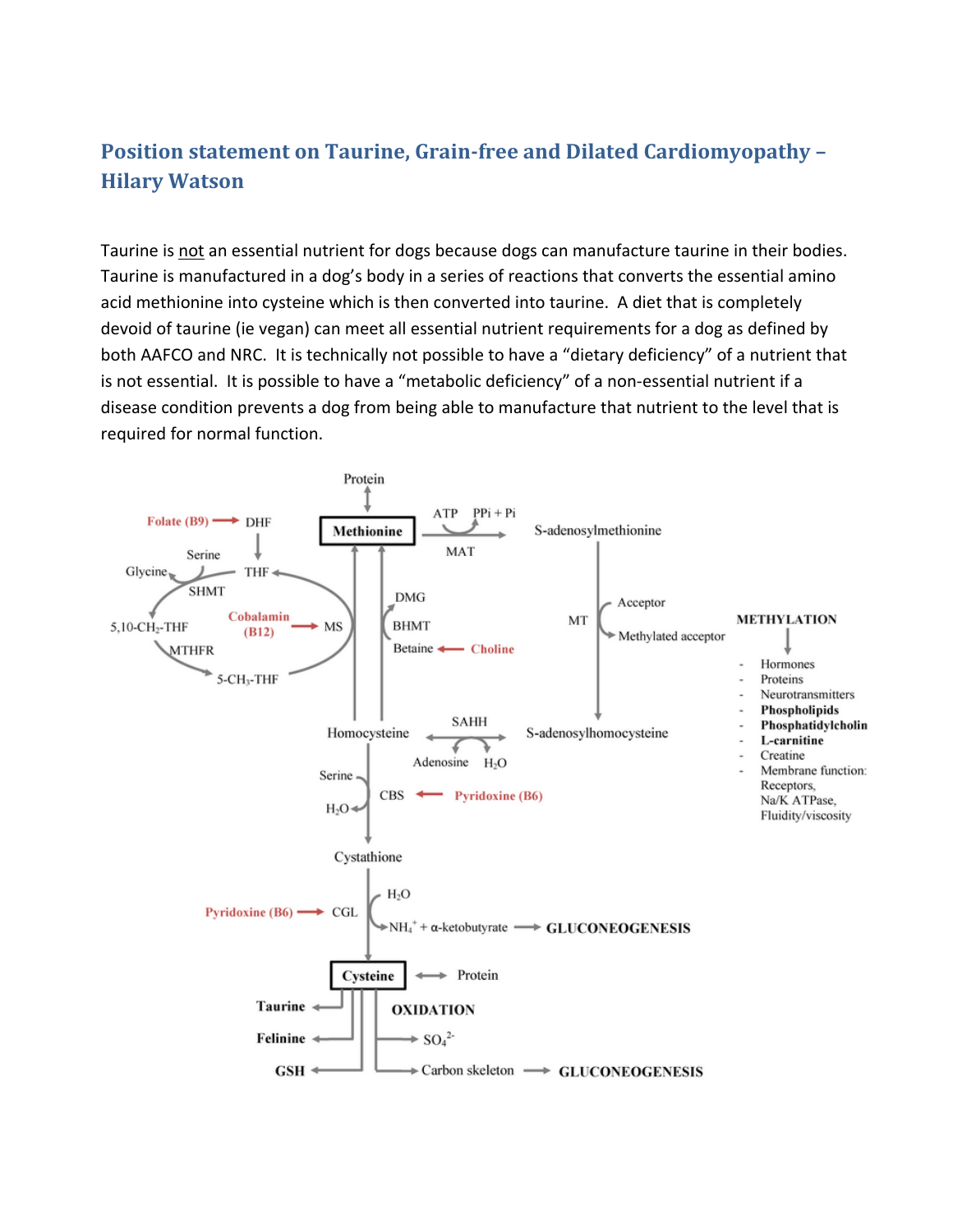All meats and eggs contain taurine. Meats are also high in methionine, the precursor for taurine. Peas and other legumes are relatively low in methionine and more importantly, the methionine and cystine in legumes has very poor digestibility. Studies in rats have shown that whereas the overall *protein* digestibility of legumes is typically over 75%, the digestibility of *limiting amino acids* such as methionine and cystine may be less than 50% and in some cases as low as 0% (*Sarwar & Peace, J Nutr 1986, 116, 1172–1184*). Products that use a lot of legumes instead of meat for protein may not be providing enough bioavailable methionine to meet a dog's needs. The risk of methionine deficiency is higher in diets that are lower in total protein, higher in fibre and for dogs that are consuming less than the feeding guides recommend.

There is a lot of fear‐mongering and spreading of misinformation happening wrt grain‐free and dilated cardiomyopathy (DCM). In my opinion, the risk is being greatly exaggerated. Between 2014 and 2019, the FDA has received 515 reports of DCM associated with grain‐free diets. This sounds like a lot until you consider the market share that these diets have (ie number of dogs being fed grain‐free foods) and the disease incidence of DCM (number of dogs that get DCM regardless of diet).

In 2017, grain‐free diets had a 43% share of the specialty pet food market. In 2017, 44% of all dog foods sold in the US did not have any grains listed on their ingredient decks (*https://www.petfoodindustry.com/blogs/7‐adventures‐in‐pet‐food/post/7161‐pet‐food‐ ingredients‐whats‐hot‐and‐getting‐hotter*). There are 77 million dogs in the US. There are literally tens of millions of dogs being fed grain‐free diets. Stated another way, more than 99.9% of dogs eating grain‐free diets have not developed DCM. This is why the FDA has not issued a single recall for any grain‐free product.

DCM is not the same as bacterial contamination, toxic vitamin D content, or other pet food quality assurance issues. DCM is a disease that existed long before grain‐free diets existed. The incidence of DCM in the general dog population is estimated to be between 0.5‐1.1%.

(*https://centredmv.com/wp‐content/uploads/2013/09/Dilated‐cardiomyopathies‐in‐dog.pdf*). Heart disease is relatively common in dogs, being the fourth leading cause of death. However, the majority of dogs with heart disease have diseases of the heart valves (murmurs) not heart muscle (DCM). An incidence of 0.5‐1.1% in a population of 77 million dogs means there are currently between 385,000 and 847,000 dogs with DCM in the US. Most of those dogs will have been diagnosed in the past 5 years (ie the same time frame as the FDA report collection). If 515 of these DCM cases were being fed grain-free, what were the other 384,485 to 846,485 cases being fed? Stated another way, 0.06 to 0.13% of DCM cases diagnosed in the past 5 years were linked to grain‐free food, while 99.9% of DCM cases were not.

Is it possible that DCM is under‐reported in grain‐free fed dogs, ie there are grain‐free dogs with DCM that have not yet been diagnosed? Undoubtedly, but that is true for DCM in general – it is generally present initially without symptoms and not diagnosed until the dog shows overt signs.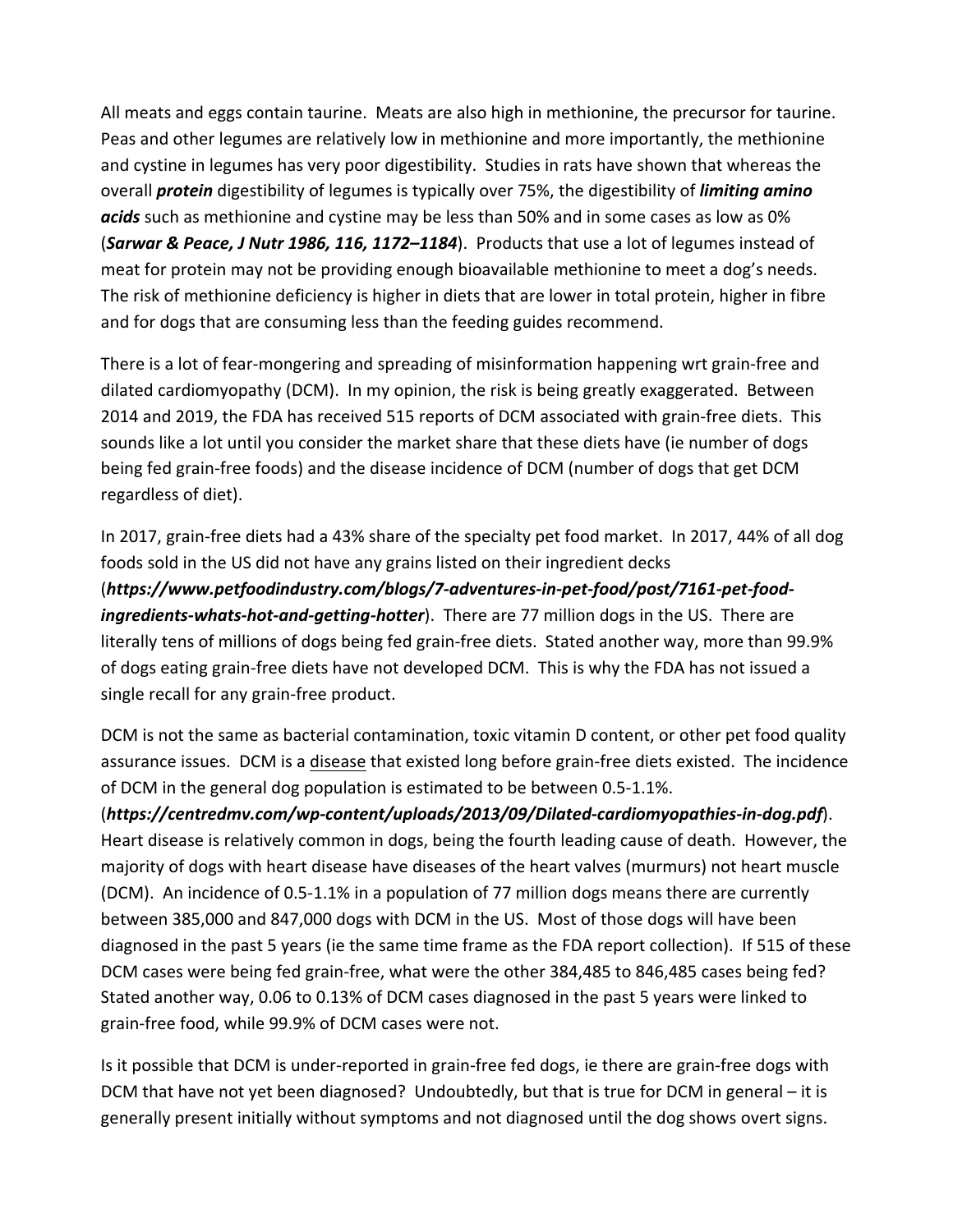While dog owners have been made aware of this situation relatively recently (FDA warning published in July 2018), veterinary cardiologists have been actively looking for grain‐free‐ associated cases of DCM since 2014. So far they have reported 515 cases to the FDA. Even if the grain‐free associated cases are under‐reported by a factor of 100 (ie there are in fact 51,500 grain‐ free cases), this still means that 90% of DCM cases diagnosed in North America in the past five years have been in dogs not being fed grain‐free diets. Every dog is being fed something. If the FDA issued a warning stating that feeding moose was associated with DCM, every one of the 385,000+ dogs diagnosed with DCM that happened to be fed moose would be reported to the FDA. Correlation does not equal causation.

Do I believe the risk is zero? No I don't. In the Golden Retriever study published by UC Davis in Dec 2018, 10 out of 24 dogs with grain-free-associated DCM were being fed ACANA Single Protein Pork and Squash. Those 24 cases were collected from 3 veterinary colleges and 11 specialty referral practices located in 9 different states and 2 Canadian provinces. What are the odds that 42% of the dogs in this study were not only fed the same *brand*, but also were fed the same *variety* within that brand? ACANA Pork and Squash does not have a 42% market share. I believe this particular diet was over‐represented in the Golden Retriever study because of its diet design, ie too much legume, too little protein, in 24 Goldens who were being fed significantly less than the feeding guides recommended, leading to a methionine deficiency leading to DCM in these dogs. But even in the case of this particular dog food, there are still literally thousands of dogs eating this food and that have not developed DCM. Golden retrievers have been considered an at‐risk breed for taurine‐deficient DCM for at least two decades.

SL Sanderson published a study 18 years ago (**Am J. Vet Res. 2001 Oct;62(10):1616‐23**) in which he fed 17 Beagles a very low protein diet that met AAFCO minimums for protein, methionine and cystine. He fed the diet for four years. All dogs developed low blood taurine and two of the dogs developed DCM which he was able to reverse by supplementing with taurine. Basically, in Sanderson's study, long term feeding of a very low protein diet decreased blood taurine resulting in DCM in a minority of dogs  $(2/17 = 12%)$ . This occurred in a breed which doesn't typically suffer from DCM (Beagles) and Sanderson was able to reverse the symptoms of DCM by supplementing with taurine. Sanderson concluded that with very low protein diets, methionine and cystine requirements may be higher than AAFCO minimums. This is why my HILARY'S BLEND® RENAL supplement for home‐made meals (for dogs with renal disease) contains methionine and taurine, whereas HILARY'S BLEND<sup>®</sup> original supplement does not. Sanderson's test diet was not grain-free, however a similar situation may occur with grain‐free foods if the amino acids are poorly digestible, as is the case with excessive use of legume proteins.

Pet food is a highly competitive market category and the large multi‐national pet food companies have always been very aggressive with their marketing strategies. Grain-free diets represented 3.4 billion dollars in sales in 2017. If large multi-nationals can scare pet owners away from these